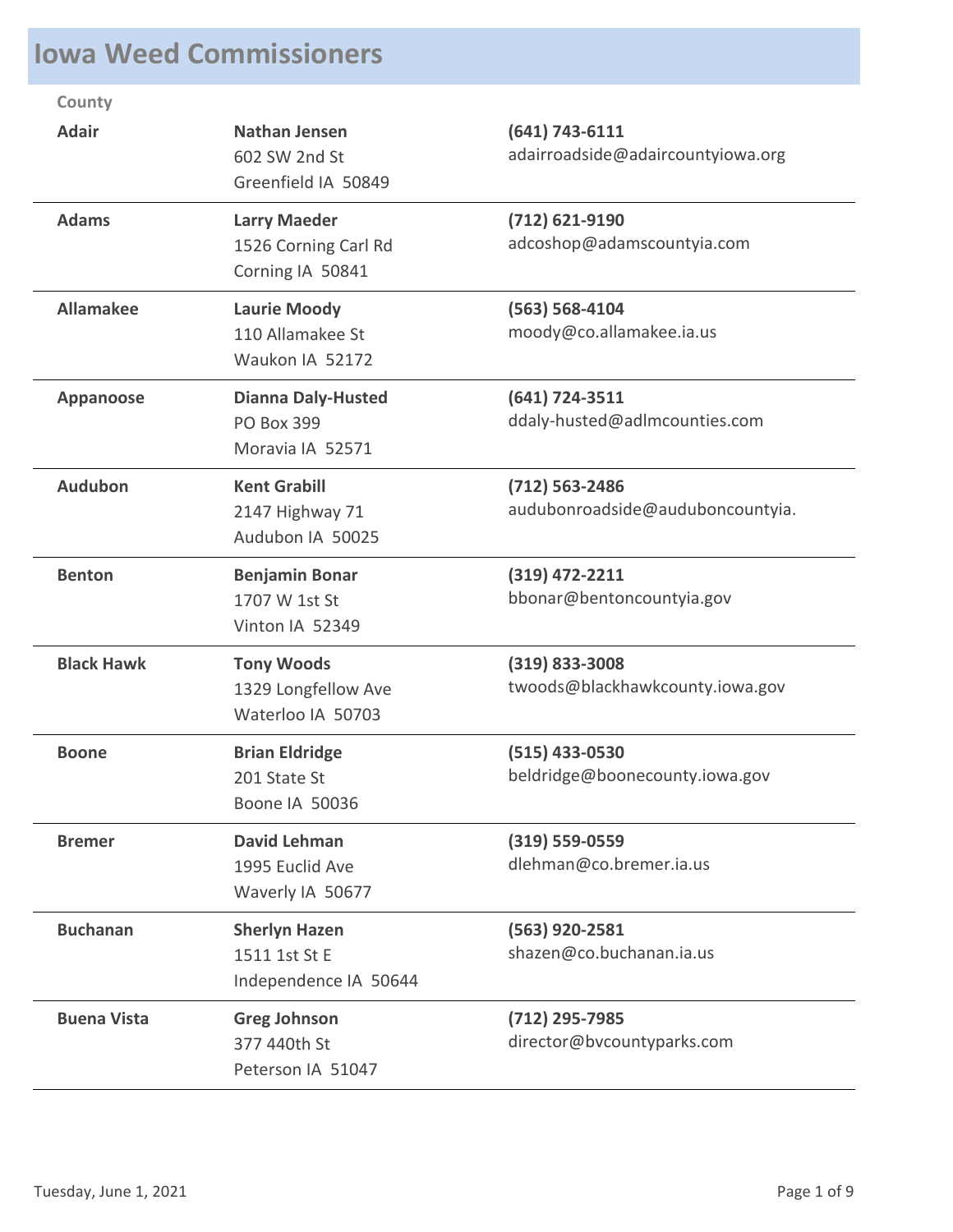| County             |                                                                      |                                                       |
|--------------------|----------------------------------------------------------------------|-------------------------------------------------------|
| <b>Butler</b>      | <b>Calvin Steere</b><br>28727 Timber Rd<br>Clarksville IA 50619      | $(641)$ 257-7976<br>butlerccb@butler-bremer.com       |
| <b>Calhoun</b>     | <b>Curtis Vanderheiden</b><br>1228 High St<br>Rockwell City IA 50579 | $(712)$ 297-7131<br>conservation@calhouncountyiowa.co |
| <b>Carroll</b>     | <b>Anthony Vogl</b><br>411 W Head St<br>Arcadia IA 51430             | $(712)$ 689-2585<br>aferneding@carrollcountyiowa.org  |
| Cass               | <b>Dennis Vogl</b><br>200 E 18th St<br>Atlantic IA 50022             | $(712)$ 250-1085<br>dvogl@casscoia.us                 |
| <b>Cedar</b>       | <b>Michel Foulks</b><br>400 Cedar St<br>Tipton IA 52772              | $(563) 866 - 6102$<br>lboots@cedarcounty.org          |
| <b>Cerro Gordo</b> | <b>Ryan Wilcke</b><br>3501 Lime Creek Rd<br>Mason City IA 50401      | (641) 423-5309<br>rwilcke@cgcounty.org                |
| <b>Cherokee</b>    | <b>Matthew Todd</b><br>5074 Highway 3<br>Cherokee IA 51012           | $(712)$ 225-6712<br>mtodd@co.cherokee.ia.us           |
| Chickasaw          | <b>Brian Moore</b><br>1811 240th St<br>Ionia IA 50645                | $(641)$ 394-4714<br>b.moore@chickasawcoia.org         |
| <b>Clarke</b>      | <b>Sara Whirrett</b><br>2178 290th Ave<br>Osceola IA 50213           | (641) 414-3486<br>sarawhirrett@hotmail.com            |
| Clay               | <b>Marc Gustafson</b><br>420 10th Ave SE<br>Spencer IA 51301         | $(712)$ 262-2187<br>mgustafson@co.clay.ia.us          |
| Clayton            | <b>Danny Williams</b><br>600 Gunder Rd Ste 14<br>Elkader IA 52043    | (563) 245-1782<br>dwilliams@claytoncountyia.gov       |
| Clinton            | <b>Todd Kinney</b><br>1900 N 3rd St<br>Clinton IA 52732              | (563) 244-0564<br>tkinney@clintoncounty-ia.gov        |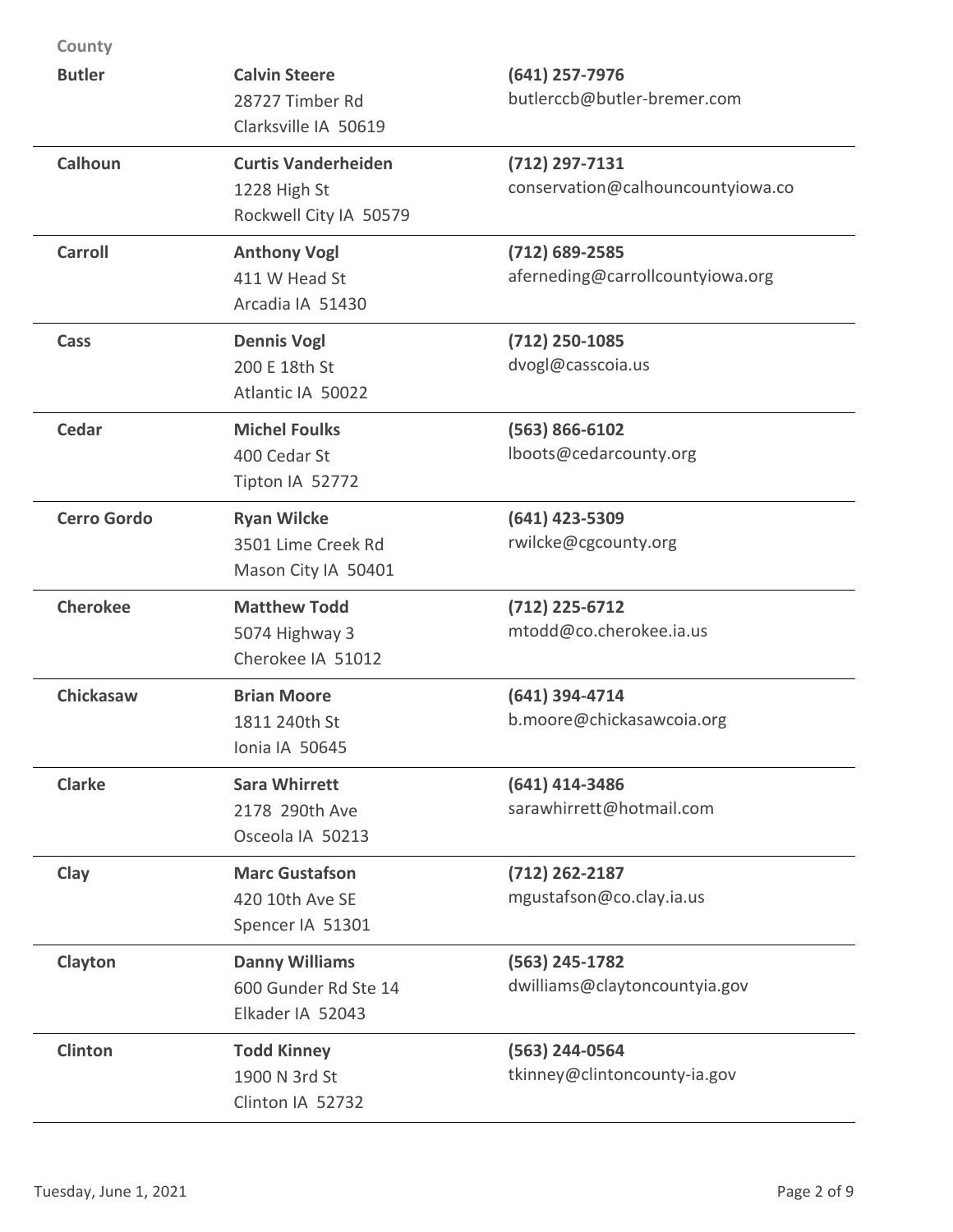| County            |                                                                      |                                                      |
|-------------------|----------------------------------------------------------------------|------------------------------------------------------|
| <b>Crawford</b>   | <b>Doug Haase</b><br>2205 Bel Aire Dr<br>Denison IA 51442            | $(712)$ 269-3716<br>d.haase@frontiernet.net          |
| <b>Dallas</b>     | <b>Jim Uthe</b><br>415 River St<br>Adel IA 50003                     | (515) 993-4289<br>jim.uthe@dallascountyiowa.gov      |
| <b>Davis</b>      | <b>Josh Batterson</b><br>22893 215th St<br>Bloomfield IA 52537       | $(641) 664 - 2572$<br>dccboard@netins.net            |
| <b>Decatur</b>    | <b>Nathan Tharp</b><br>21946 255th St<br>Leon IA 50144               | $(515) 669 - 6908$<br>nathantharp2001@gmail.com      |
| <b>Delaware</b>   | <b>Craig Davis</b><br>2139 Highway 38<br>Manchester IA 52057         | (563) 927-3505<br>asst-to-engr@co.delaware.ia.us     |
| <b>Des Moines</b> | <b>Jeff Chase</b><br>13522 Washington Rd<br>West Burlington IA 52655 | $(319)$ 753-8241<br>jchase@dmcroads.org              |
| <b>Dickinson</b>  | <b>Douglas Todey</b><br>2391 200th Ave<br>Milford IA 51351           | $(605) 695 - 1555$<br>dtodey@dickinsoncountyiowa.gov |
| <b>Dubuque</b>    | <b>Nate Sisler</b><br>13606 Swiss Valley Rd<br>Peosta IA 52063       | $(563) 556-6745$<br>nate.sisler@dubuquecounty.us     |
| <b>Emmet</b>      | <b>Roxanne Christensen</b><br>2576 550th Ave<br>Ringsted IA 50578    | (712) 260-0704<br>jrcfarms@hotmail.com               |
| <b>Fayette</b>    | <b>Blake Gamm</b><br>18673 Lane Rd<br>Fayette IA 52142               | (563) 608-0242<br>fcroadside1@gmail.com              |
| <b>Floyd</b>      | <b>Adam Sears</b><br><b>PO Box 495</b><br>Rockford IA 50468          | (641) 756-3490<br>asears@floydcoia.org               |
| <b>Franklin</b>   | <b>Dan Tilkes</b><br>PO Box 58 - 123 1st Ave SW<br>Hampton IA 50441  | $(641)$ 456-4090<br>dtilkes@co.franklin.ia.us        |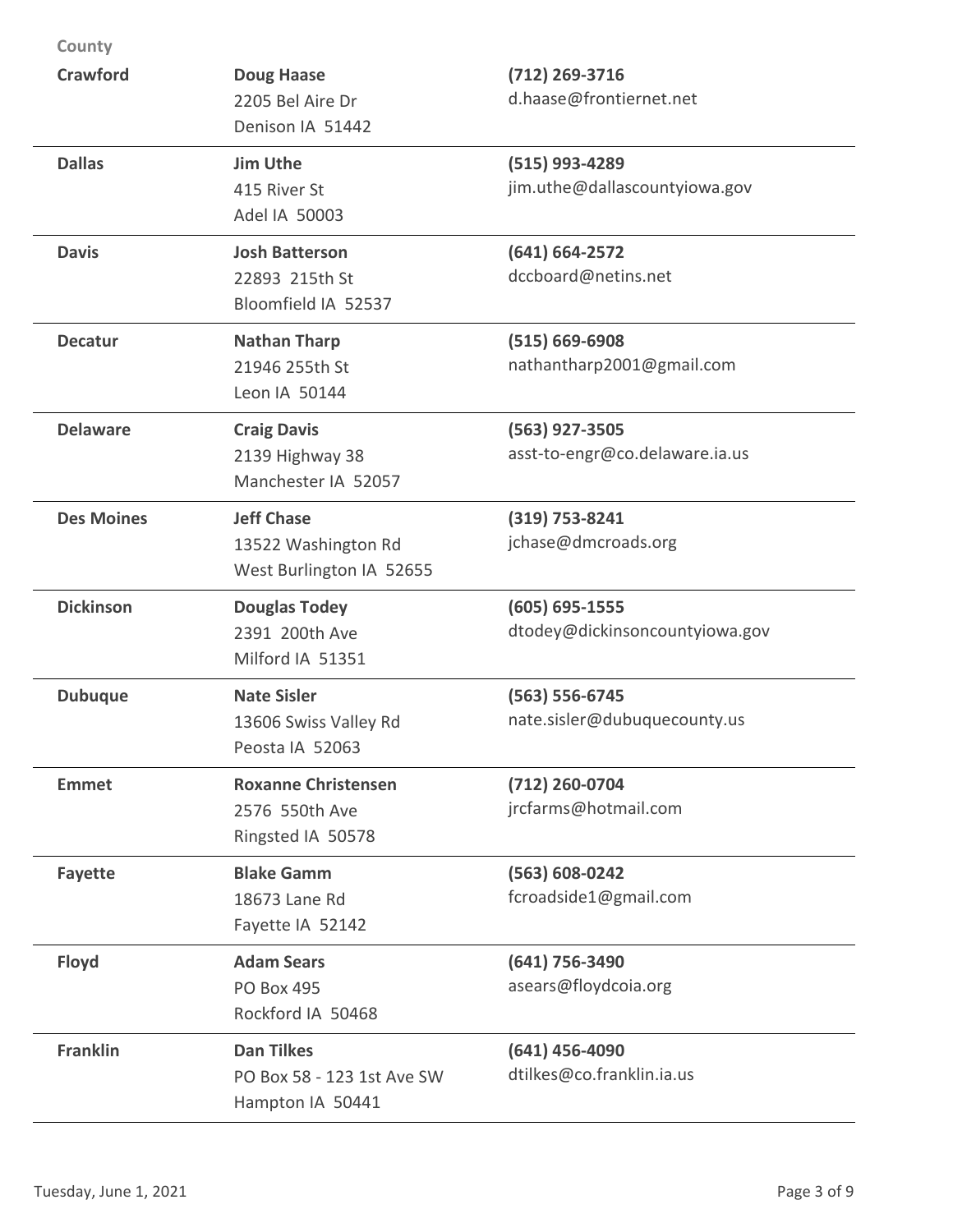| County          |                                                                             |                                                      |
|-----------------|-----------------------------------------------------------------------------|------------------------------------------------------|
| <b>Fremont</b>  | <b>Howard Nelson</b><br>1670 200th Ave<br>Percival IA 51648                 | (402) 679-0607<br>odi2843@spiralfiber.com            |
| <b>Greene</b>   | <b>Wade Weiss</b><br>114 N Chestnut<br>Jefferson IA 50129                   | $(515)$ 386-5650<br>wweiss@co.greene.ia.us           |
| Grundy          | <b>Harlyn Riekena</b><br>11589 185th St<br>Wellsburg IA 50680               | $(319)$ 231-2410<br>Gary.Mauer@grundycountyiowa.gov  |
| <b>Guthrie</b>  | <b>Tim Masters</b><br>2211 215th Rd<br>Guthrie Center IA 50115              | (641) 747-2274<br>t.masters@guthriecounty.us         |
| <b>Hamilton</b> | <b>Brian Lammers</b><br>2490 Briggs Woods Trl<br>Webster City IA 50595      | $(515) 832 - 9570$<br>blammers@hamiltoncounty.org    |
| <b>Hancock</b>  | <b>Jason Lackore</b><br>545 State St<br>Garner IA 50438                     | (641) 923-2720<br>jason.lackore@hancockcountyia.org  |
| <b>Hardin</b>   | <b>Paul Martin</b><br>1215 Edgington Ave Ste 1<br>Eldora IA 50627           | (641) 640-0755<br>pmartin@hardincountyia.gov         |
| <b>Harrison</b> | <b>Thad Pothast</b><br>2725 Easton Trl<br>Woodbine IA 51579                 | $(712)$ 647-2785<br>tpothast@HarrisonCountyParks.org |
| <b>Henry</b>    | <b>Harold Pollmeier</b><br>2430 Iowa Ave Apt 201<br>Mount Pleasant IA 52641 | (319) 217-0362<br>harold.pollmeier@icloud.com        |
| <b>Howard</b>   | <b>Jeff Korsmo</b><br><b>PO Box 157</b><br>Cresco IA 52136                  | (563) 547-3634<br>jkorsmo@co.howard.ia.us            |
| <b>Humboldt</b> | <b>Erik Underberg</b><br>2170 130th St<br>Livermore IA 50558                | (515) 890-1078<br>eunderberg@humboldtcountyia.org    |
| Ida             | <b>Joseph Lageschulte</b><br>916 S Main St<br>Ida Grove IA 51445            | $(712)$ 364-3783<br>Isteenbock@idacountyia.us        |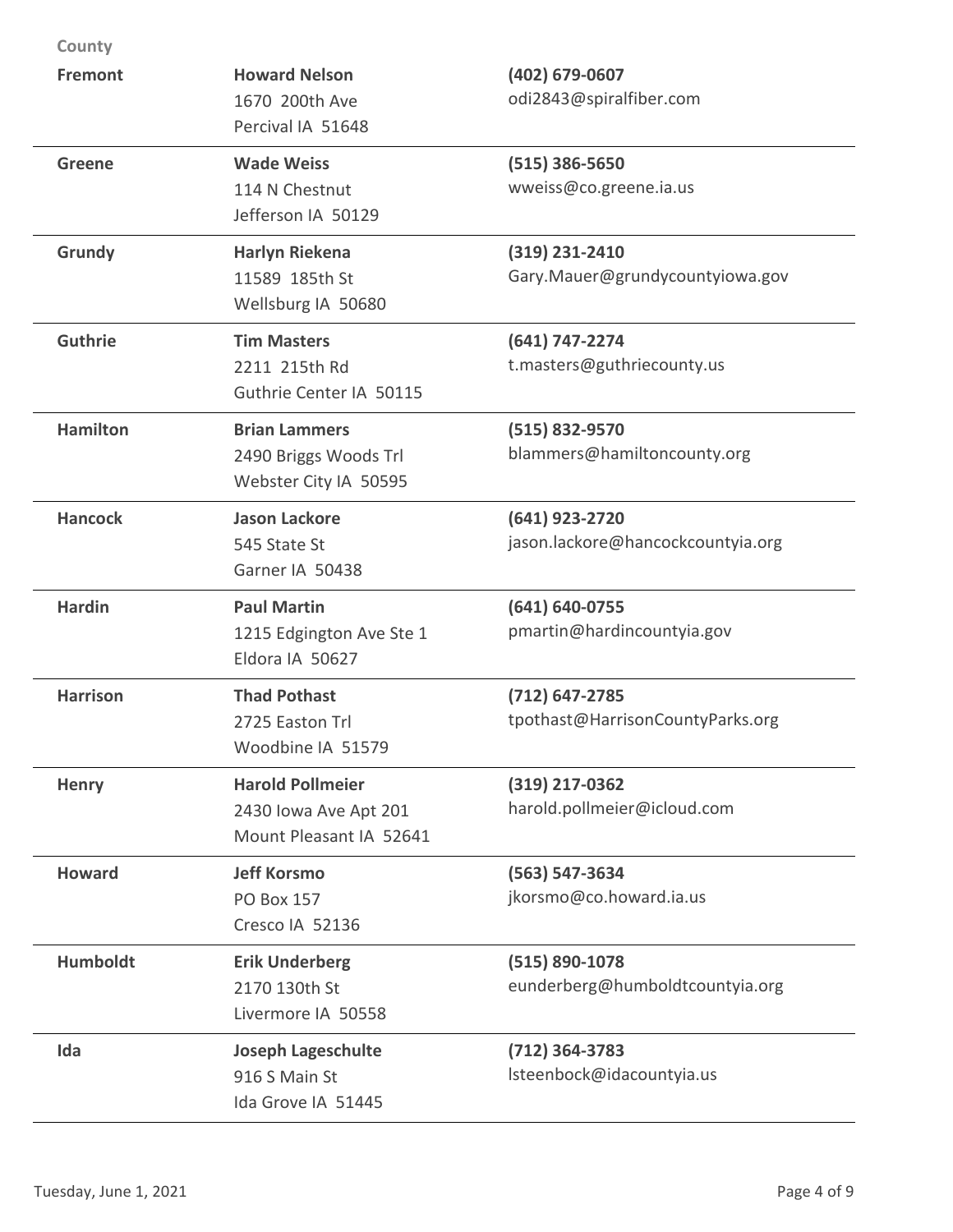| County           |                                                                        |                                                       |
|------------------|------------------------------------------------------------------------|-------------------------------------------------------|
| lowa             | <b>Dave Mullnix</b><br>950 Franklyn Ave<br>Marengo IA 52301            | $(319) 642 - 3721$<br>cmertens@co.iowa.ia.us          |
| <b>Jackson</b>   | <b>Jeannie Collins-Heer</b><br>18670 63rd St<br>Maquoketa IA 52060     | $(563) 652 - 3783$<br>jcollinsheer@jacksonccb.com     |
| <b>Jasper</b>    | <b>Randy Freese</b><br>910 N 11th Ave E<br>Newton IA 50208             | $(641) 521 - 3427$<br>randyfreese@yahoo.com           |
| <b>Jefferson</b> | <b>Daniel Miller</b><br>901 N 8th St<br>Fairfield IA 52556             | $(641)$ 472-2561<br>jeffcoeh@gmail.com                |
| Johnson          | <b>Chris Henze</b><br>4810 Melrose Ave<br>Iowa City IA 52246           | $(319)$ 356-6046<br>chenze@johnsoncountyiowa.gov      |
| Jones            | <b>Wes Gibbs</b><br>19501 Highway 64<br>Anamosa IA 52205               | $(319)$ 462-3785<br>wes-gibbs@co.jones.ia.us          |
| <b>Keokuk</b>    | <b>Michael Hadley</b><br>101 S Main St<br>Sigourney IA 52591           | $(641) 622 - 2902$<br>hadleymichaelc@yahoo.com        |
| <b>Kossuth</b>   | <b>Blaine Struthers</b><br>109 W State St<br>Algona IA 50511           | $(515)$ 295-3813<br>bstruthers@kossuthcounty.iowa.gov |
| <b>Lee</b>       | <b>Alicia Schiller Haynes</b><br>2063 Highway 2<br>Donnellson IA 52625 | (515) 370-3404<br>aliciaschiller@hotmail.com          |
| Linn             | <b>Jonathan Gallagher</b><br>891 62nd St<br>Marion IA 52302            | (319) 377-5960<br>jon.gallagher@linncounty.org        |
| Louisa           | <b>Michael Howard</b><br>8313 K Ave<br>Wapello IA 52653                | (563) 260-0871<br>howie4@live.com                     |
| <b>Lucas</b>     | <b>Dianna Daly-Husted</b><br><b>PO Box 399</b><br>Moravia IA 52571     | $(641)$ 724-3511<br>ddaly-husted@adlmcounties.com     |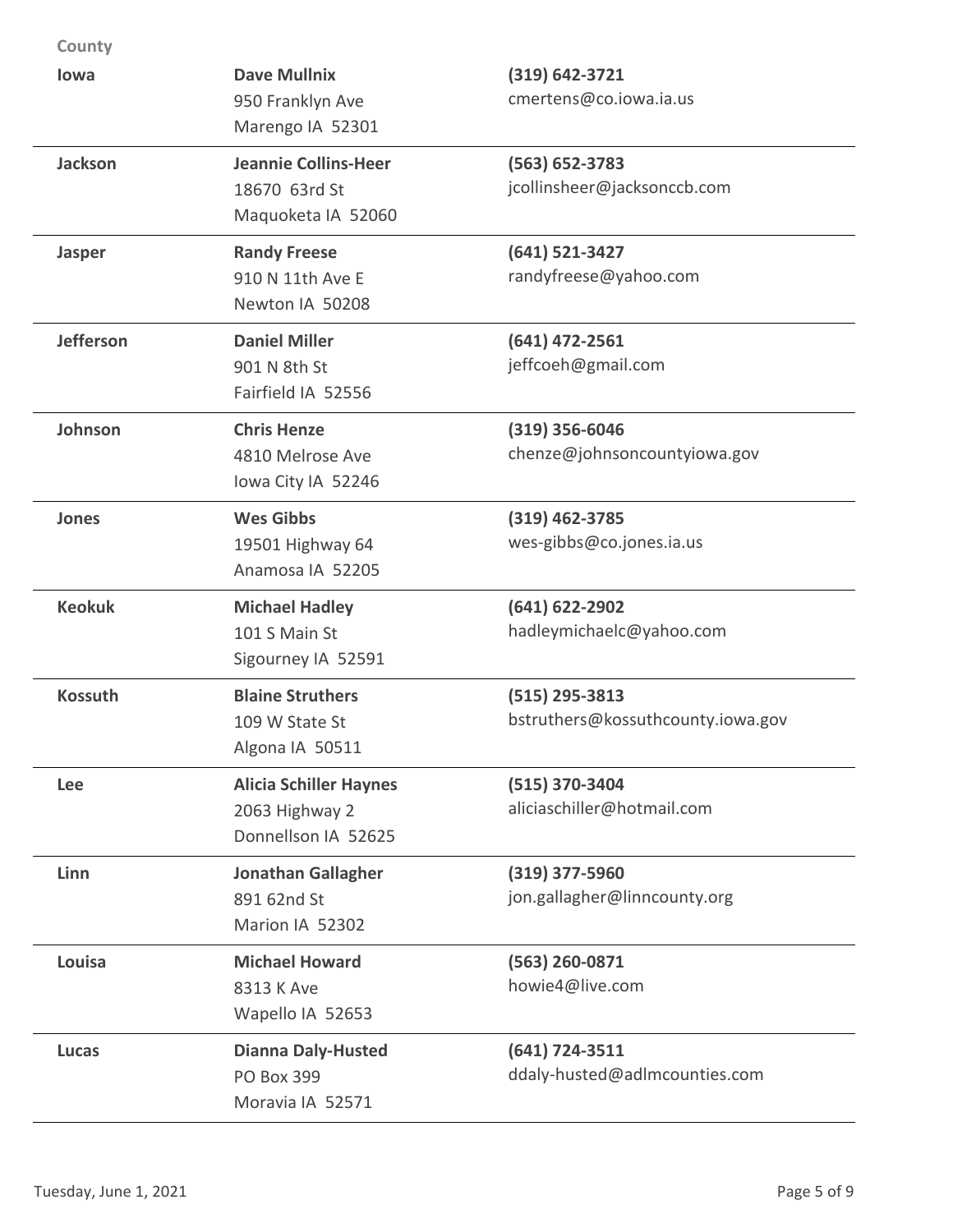| County            |                                                                        |                                                 |
|-------------------|------------------------------------------------------------------------|-------------------------------------------------|
| Lyon              | <b>John Smidstra</b><br>3588 140th St<br>Rock Rapids IA 51246          | (712) 470-1096<br>jjsmidstra@hotmail.com        |
|                   | <b>John VanVeldhuizen</b><br>1509 S Tama St #4<br>Rock Rapids IA 51246 | (712) 470-5922<br>jjfarm@premieronline.net      |
| <b>Madison</b>    | <b>Arthur Smith</b><br>1103 E Court Ave<br>Winterset IA 50273          | $(515)$ 462-1136                                |
| <b>Mahaska</b>    | <b>Ben Hoskinson</b><br>2074 Old Highway 163<br>Oskaloosa IA 52577     | $(641)$ 672-2897<br>hoskinson@mahaskacounty.org |
| <b>Marion</b>     | <b>Phil Groenendyk</b><br>996 198th Pl<br>Pella IA 50219               | $(641)$ 891-5118<br>donnagroenendyk@hotmail.com |
| <b>Marshall</b>   | <b>Todd Apfel</b><br>1 E Main St<br>Marshalltown IA 50158              | (641) 754-6370<br>tapfel@marshallcountyia.gov   |
| <b>Mills</b>      | <b>Cory Gaston</b><br>403 Railroad Ave<br>Glenwood IA 51534            | (712) 527-4873<br>cgaston@millscountyiowa.gov   |
| <b>Mitchell</b>   | <b>Austin Walk</b><br>3625 March Ave<br>Osage IA 50461                 | (641) 330-8986<br>austinwalk@osage.net          |
| <b>Monona</b>     | <b>Dustin Wallis</b><br>610 Iowa Ave<br>Onawa IA 51040                 | $(712)$ 433-2284<br>mocoeng@mononacounty.org    |
| <b>Monroe</b>     | <b>Dianna Daly-Husted</b><br><b>PO Box 399</b><br>Moravia IA 52571     | (641) 724-3511<br>ddaly-husted@adlmcounties.com |
| <b>Montgomery</b> | <b>Damien Bond</b><br>PO Box 95 - 406 W 4th<br>Red Oak IA 51566        | $(712)$ 623-5197<br>dbond@montgomerycoia.us     |
| <b>Muscatine</b>  | <b>Bruce Bryant</b><br>3610 Park Ave W<br>Muscatine IA 52761           | $(563)$ 263-6351<br>bbryant@co.muscatine.ia.us  |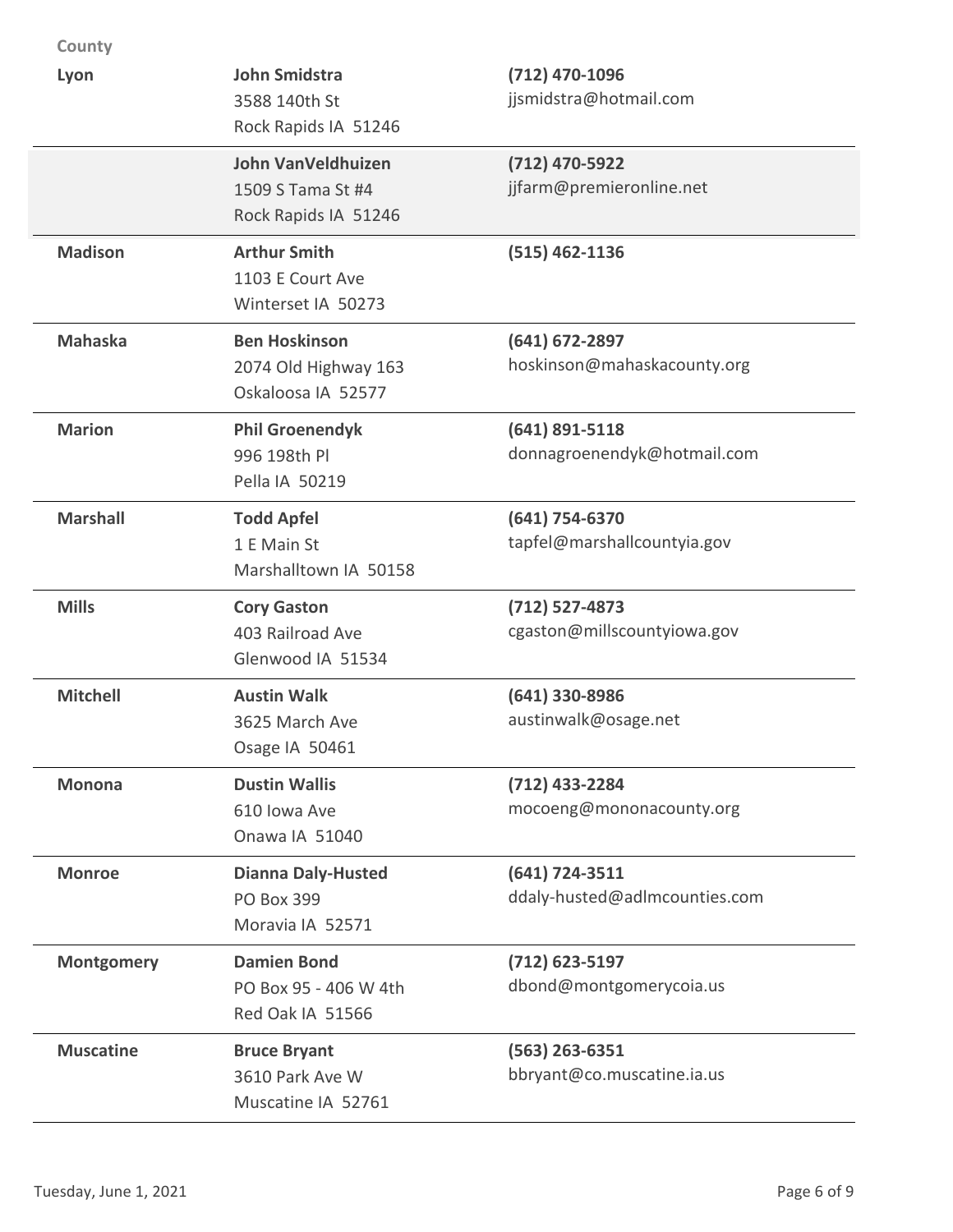| County            |                                                                    |                                                        |
|-------------------|--------------------------------------------------------------------|--------------------------------------------------------|
| O'Brien           | <b>Virgil Crouch</b><br><b>PO Box 361</b><br>Primghar IA 51245     | (712) 757-5034<br>dcrouch@tcaexpress.net               |
| <b>Osceola</b>    | <b>Nicholas Schmalen</b><br>5945 Highway 9<br>Ocheyeden IA 51354   | $(712) 758 - 3709$<br>nschmalen@osceolacoia.org        |
| Page              | <b>Rick Dailey</b><br>123 W Washington St<br>Clarinda IA 51632     | $(712) 542 - 2510$<br>rldailey1@yahoo.com              |
| <b>Palo Alto</b>  | <b>Kent Malm</b><br><b>PO Box 261</b><br>Emmetsburg IA 50536       | (712) 298-0243<br>pacirvm@gmail.com                    |
| Plymouth          | <b>Matthew Loutsch</b><br>PO Box 1227<br>Le Mars IA 51031          | (712) 540-5890<br>mdloutsch@co.plymouth.ia.us          |
| <b>Pocahontas</b> | <b>Mel Bierl</b><br>300 2nd Ave NW<br>Pocahontas IA 50574          | $(712)$ 335-3642<br>mrbierl@yahoo.com                  |
| <b>Polk</b>       | <b>Bret VandeLune</b><br>5885 NE 14th St<br>Des Moines IA 50313    | $(515)$ 286-2290<br>bret.vandelune@polkcountyiowa.gov  |
| Pottawattamie     | <b>Tracy Nosekabel</b><br>223 S 6th St<br>Council Bluffs IA 51501  | $(712)$ 328-4859<br>tracy.nosekabel@pottcounty-ia.gov  |
| <b>Poweshiek</b>  | <b>Corey Simpson</b><br><b>PO Box 666</b><br>Montezuma IA 50171    | (641) 990-3479<br>csimpson@poweshiekcounty.org         |
| <b>Ringgold</b>   | <b>Josh Livingston</b><br>707 S Henderson Dr<br>Mount Ayr IA 50854 | $(641)$ 464-3232<br>jlivingston@ringgoldcounty.us      |
| Sac               | <b>Sean O'Neill</b><br>2970 280th St<br>Sac City IA 50583          | $(712)$ 662-4530<br>sacrdsd@netins.net                 |
| <b>Scott</b>      | Angela Kersten<br>950 E Blackhawk Trl<br>Eldridge IA 52748         | $(563)$ 326-8640<br>Angela.Kersten@scottcountyiowa.gov |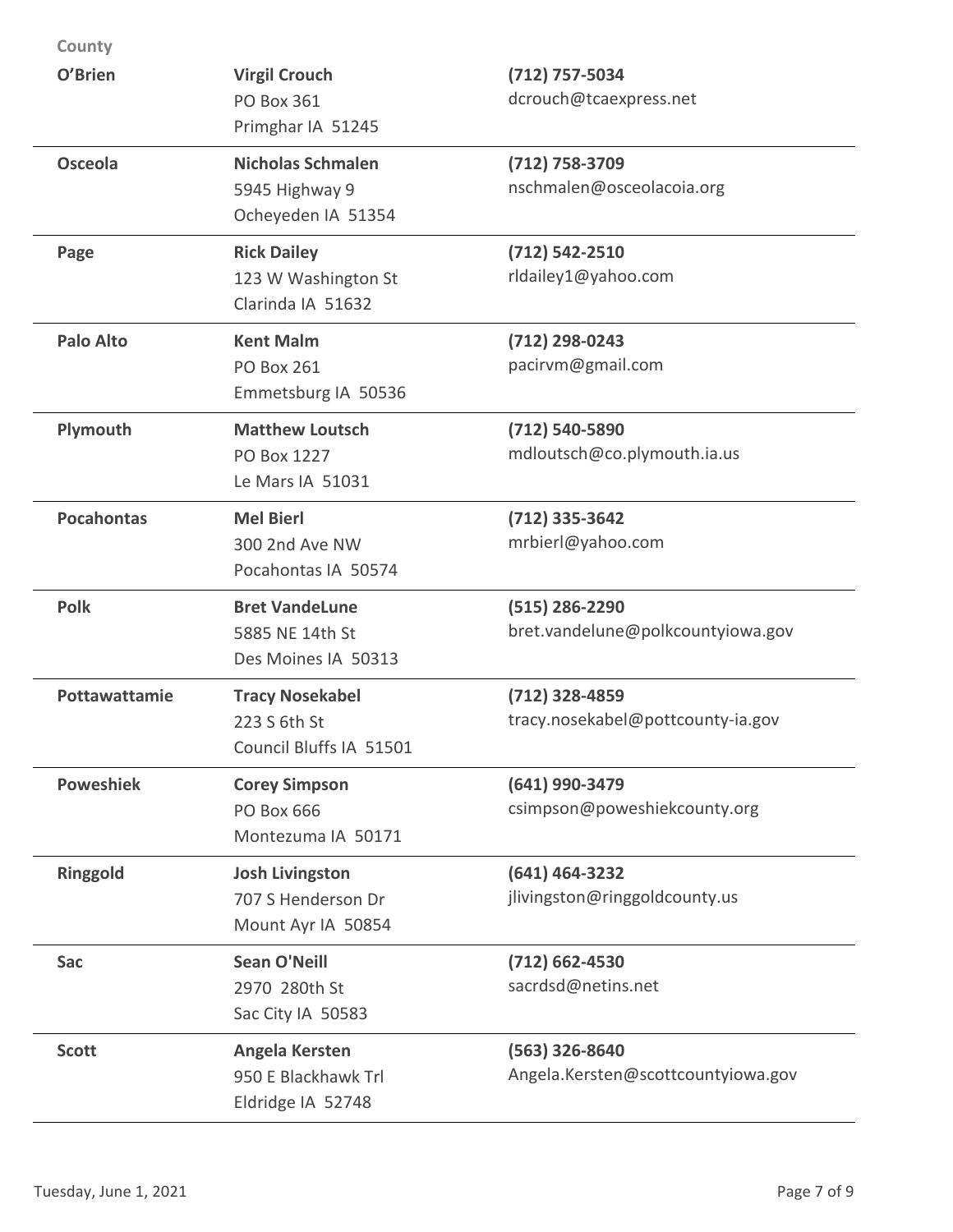| County           |                                                                  |                                                     |
|------------------|------------------------------------------------------------------|-----------------------------------------------------|
| <b>Shelby</b>    | <b>Bryce Schaben</b><br>516 Maple Rd<br>Harlan IA 51537          | $(712) 579 - 3033$<br>bschaben@shco.org             |
| <b>Sioux</b>     | <b>Douglas Julius</b><br>PO Box 17<br>Orange City IA 51041       | $(712) 737 - 2248$<br>dougj@siouxcounty.org         |
| <b>Story</b>     | <b>Joseph Kooiker</b><br>837 N Ave<br>Nevada IA 50201            | $(515)$ 382-7367<br>jkooiker@storycountyiowa.gov    |
| Tama             | <b>Dirk Henle</b><br>104 W State St<br>Toledo IA 52342           | $(641) 751 - 4705$<br>dhenle@tamacounty.org         |
| <b>Taylor</b>    | <b>William Daleske</b><br>707 State St<br>Bedford IA 50833       | (712) 303-7700<br>bernadettedaleske@yahoo.com       |
| <b>Union</b>     | <b>Gary Blazek</b><br>2806 150th St<br>Prescott IA 50859         | $(641)$ 344-5255<br>garyblazek50@gmail.com          |
| <b>Van Buren</b> | <b>Jason Copeland</b><br><b>PO Box 494</b><br>Keosauqua IA 52565 | $(319)$ 293-3663<br>JasonCopeland@vbcoeng.org       |
| Wapello          | <b>Jeffrey Skalberg</b><br>536 Mill St<br>Ottumwa IA 52501       | $(641) 684 - 5425$<br>jskalberg@wapellocounty.org   |
| Warren           | <b>Scott Hommer</b><br>718 W Ashland<br>Indianola IA 50125       | $(515)$ 238-1186<br>scottmhommer@yahoo.com          |
| Washington       | <b>Aaron Wulf</b><br>222 W Main<br>Washington IA 52353           | $(319) 653 - 7732$<br>helloaaron72@gmail.com        |
| Wayne            | <b>Greg Fortune</b><br><b>PO Box 463</b><br>Corydon IA 50060     | $(641)$ 872-2025<br>gfortune@waynecountyia.org      |
| Webster          | <b>Andy Stanberg</b><br>1415 Nelson Ave<br>Fort Dodge IA 50501   | $(515) 576 - 4258$<br>astanberg@webstercountyia.org |